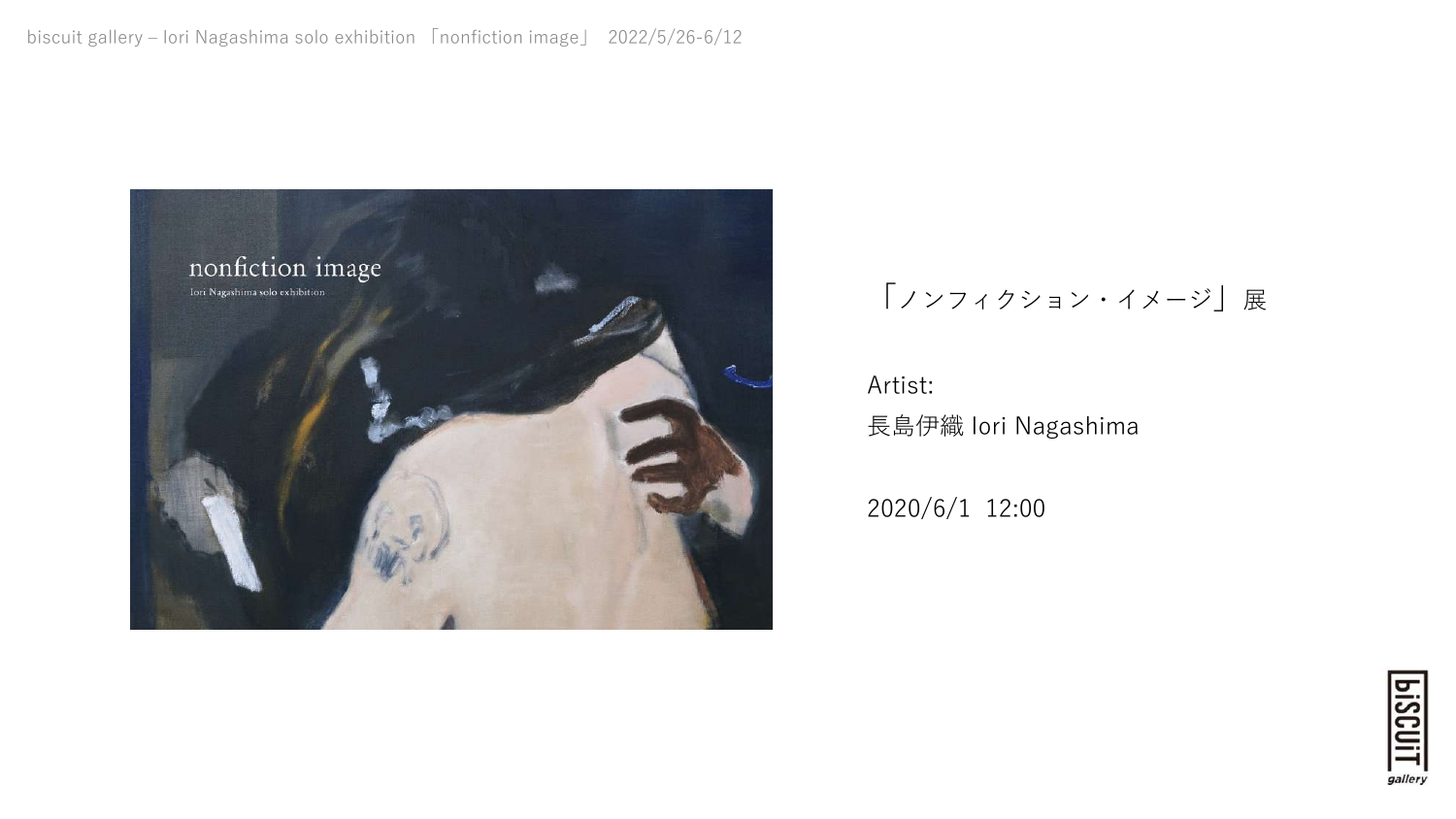

No. 1 ⻑島伊織 Iori Nagashima Untitled  $910\times652\times25$  mm Oil on canvas 2022 \330,000 with tax SOLD OUT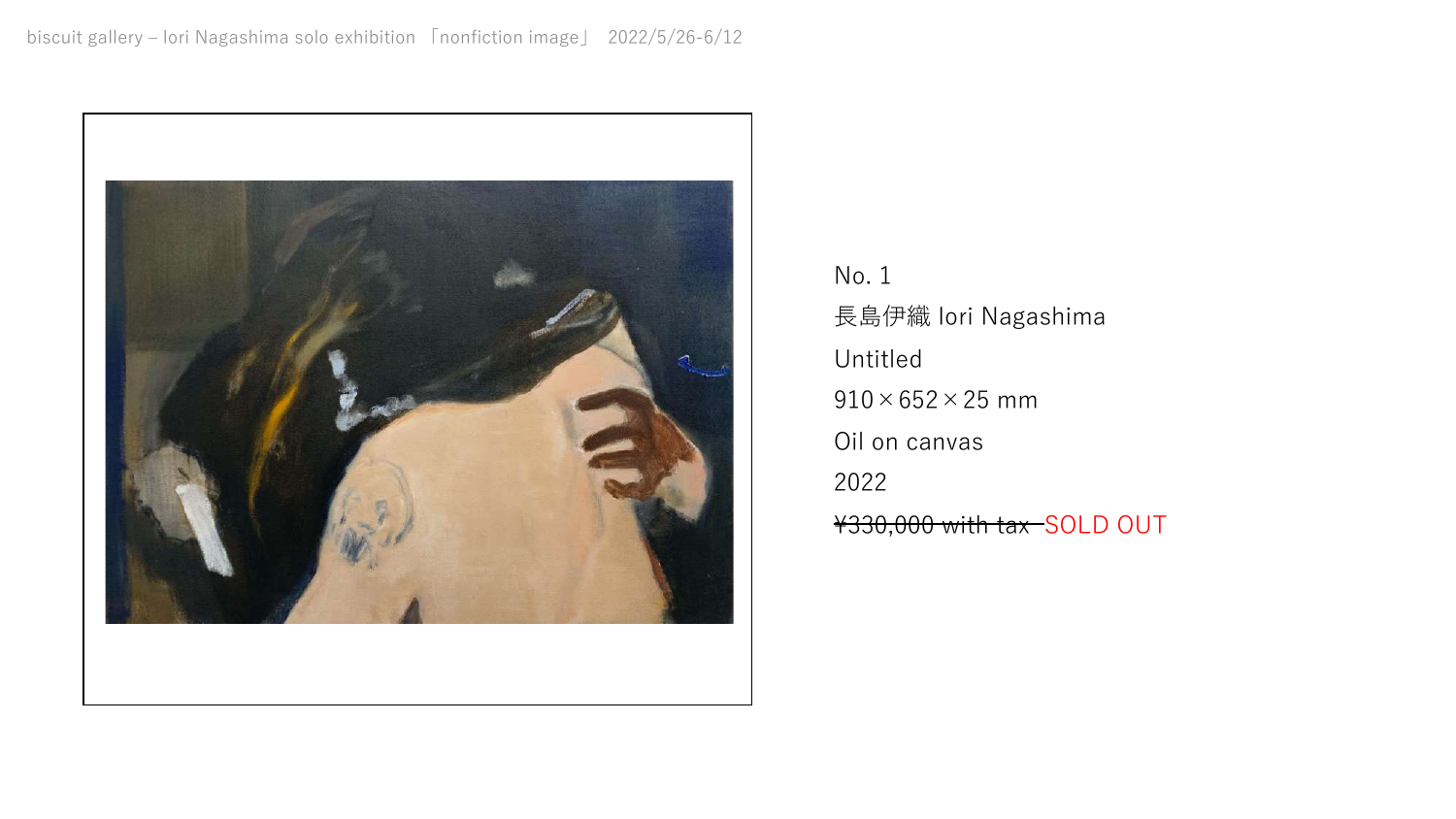

No. 2 ⻑島伊織 Iori Nagashima Kiss  $530 \times 410 \times 20$ mm Oil on canvas 2022 ¥198,000 with tax SOLD OUT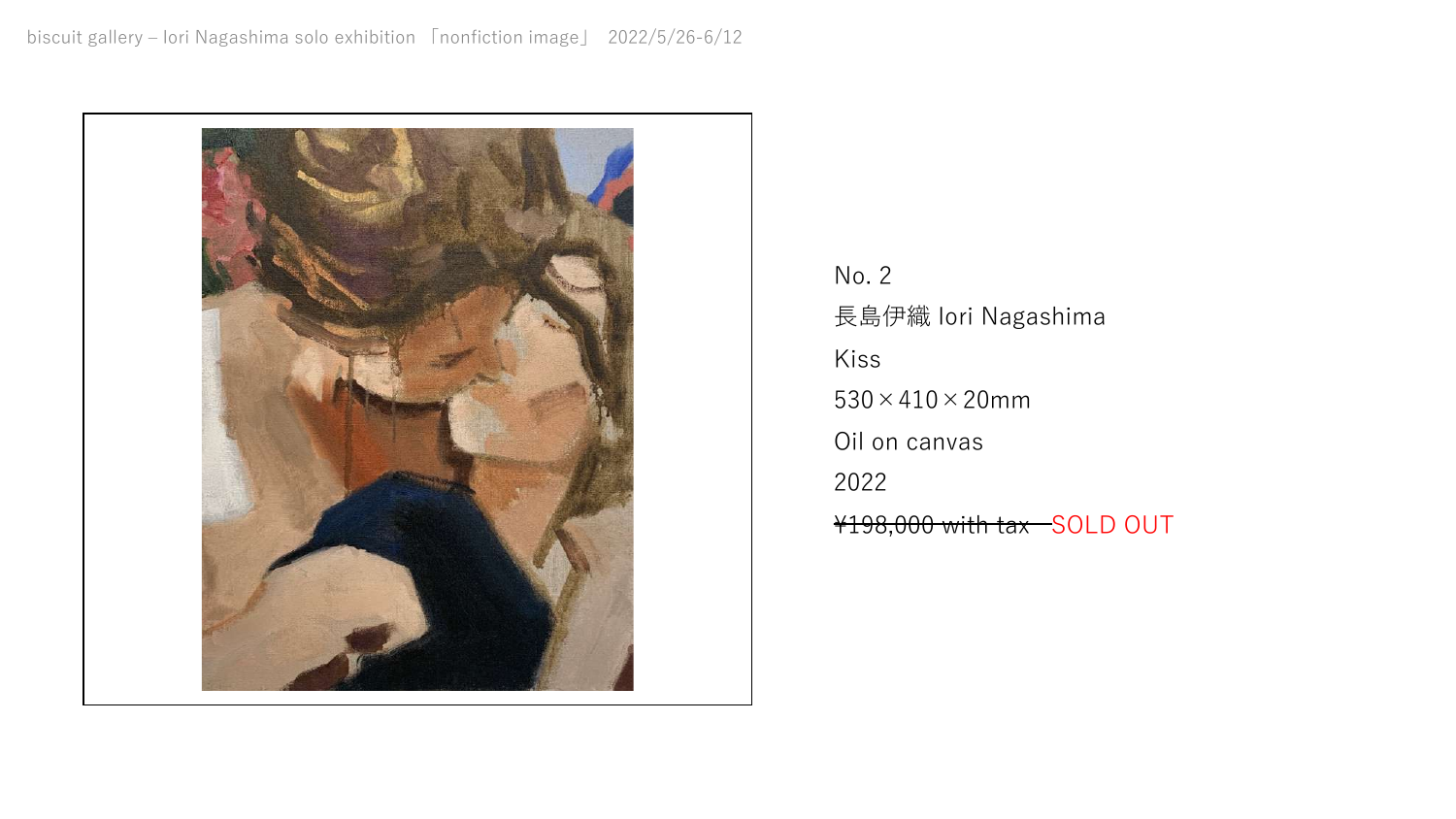

No. 3 ⻑島伊織 Iori Nagashima Untitled  $530 \times 410 \times 20$  mm Oil on canvas 2022 ¥198,000 with tax SOLD OUT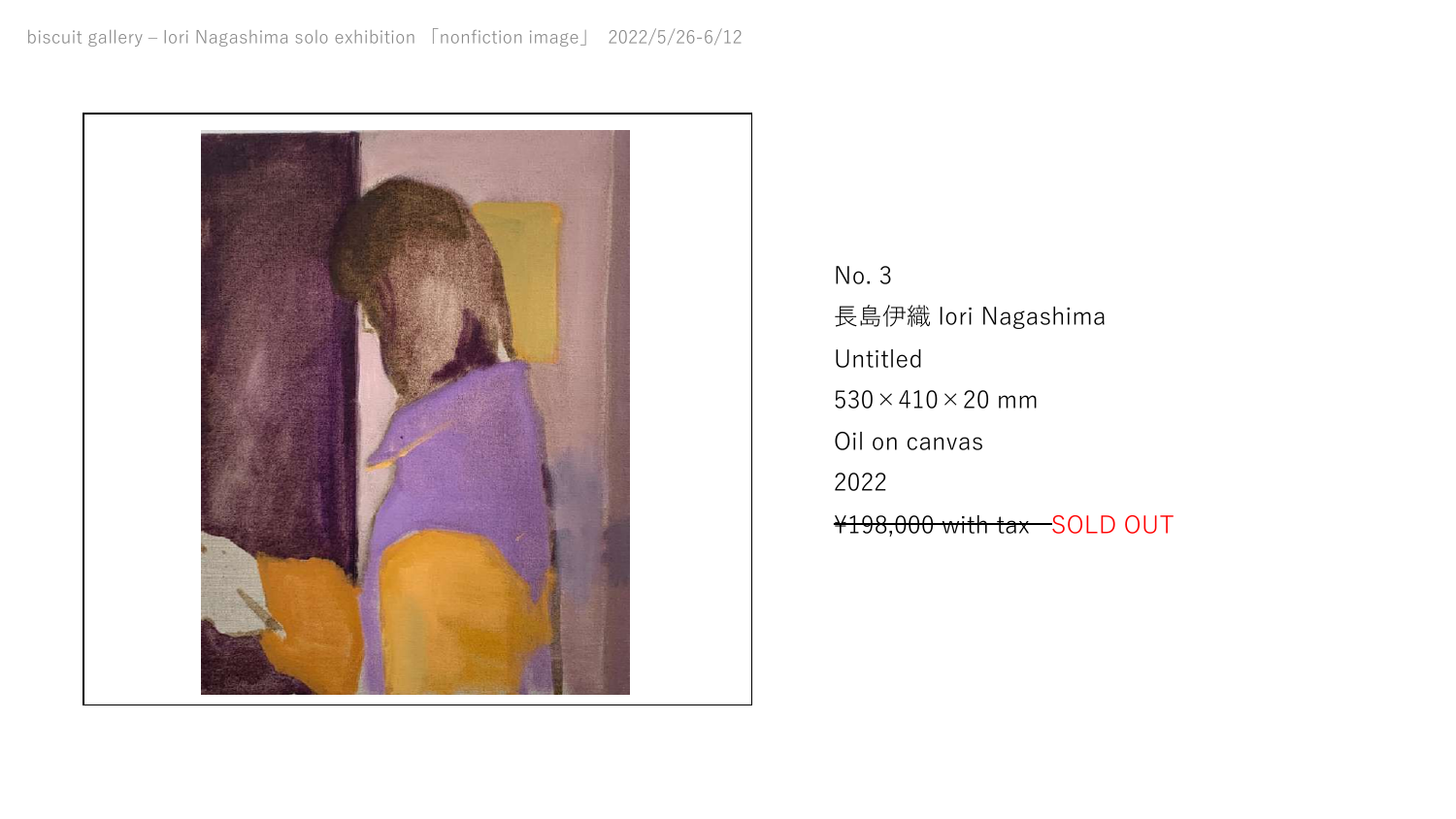

No. 4 ⻑島伊織 Iori Nagashima Book  $410 \times 318 \times 20$  mm Oil on canvas 2022 ¥154,000 with tax SOLD OUT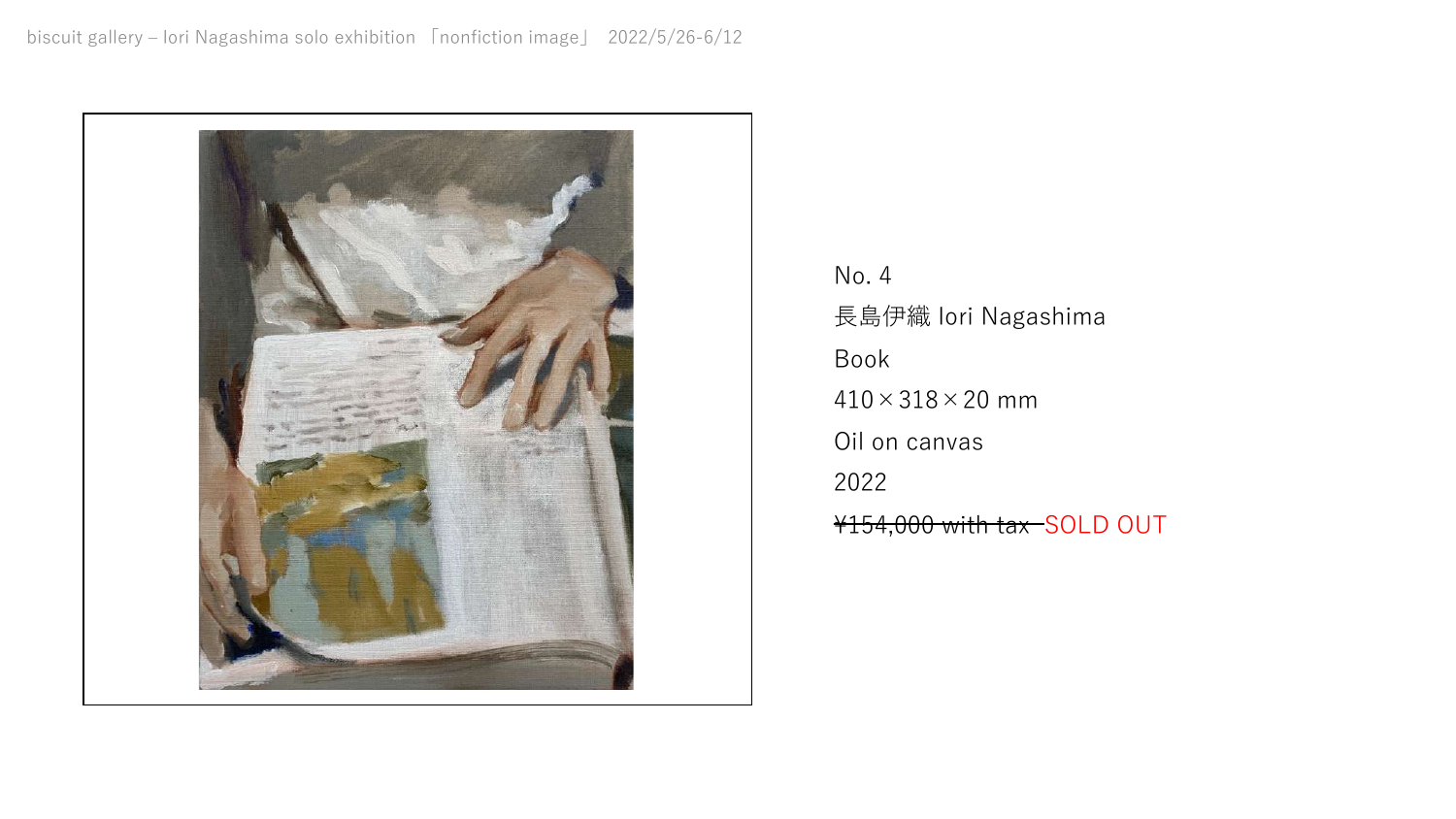

No. 5 ⻑島伊織 Iori Nagashima Portrait  $410 \times 318 \times 20$  mm Oil on canvas 2022 \154,000 with tax SOLD OUT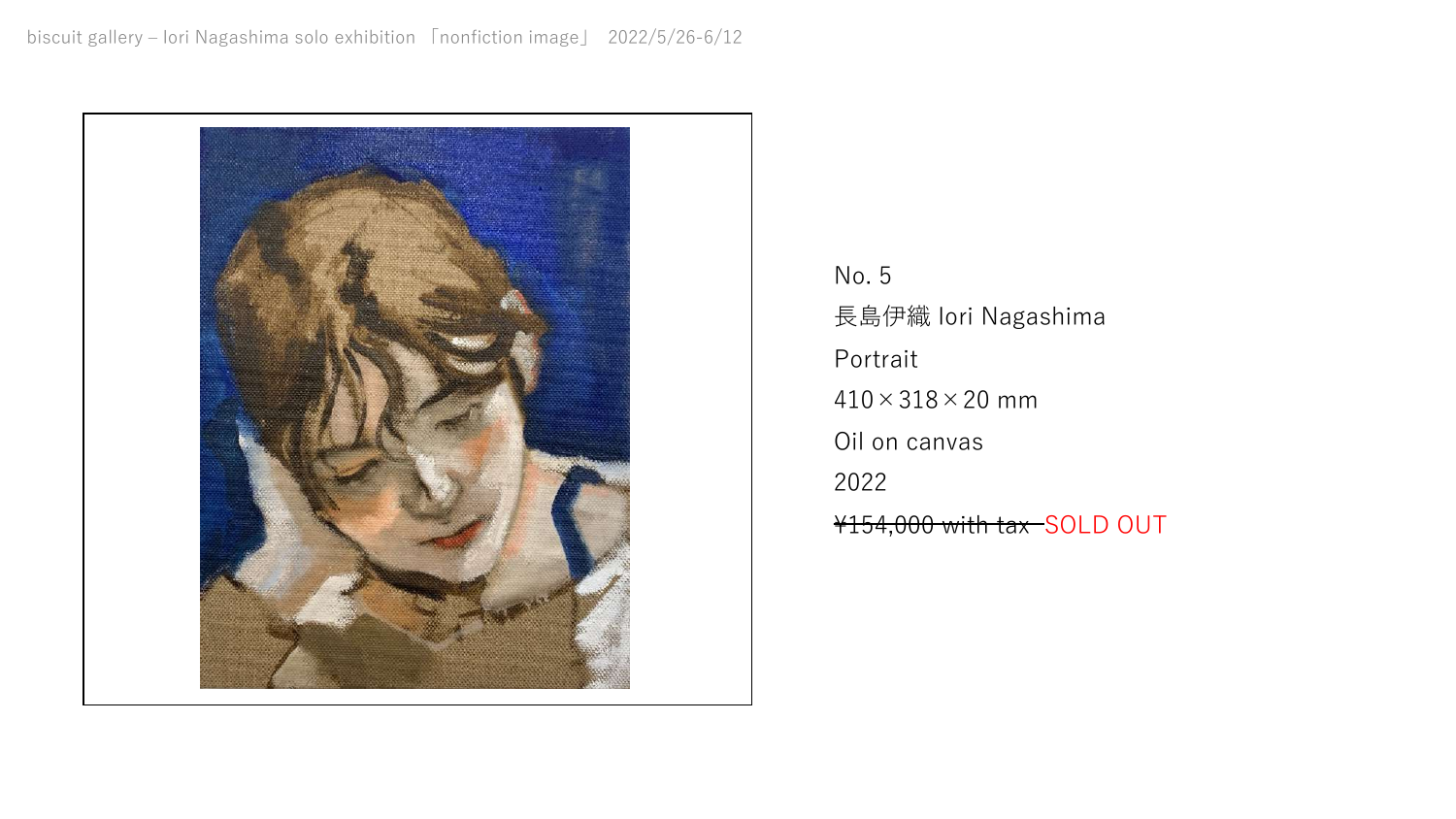

No. 6 ⻑島伊織 Iori Nagashima Portrait  $530 \times 410 \times 20$  mm Oil on canvas 2022 ¥198,000 with tax SOLD OUT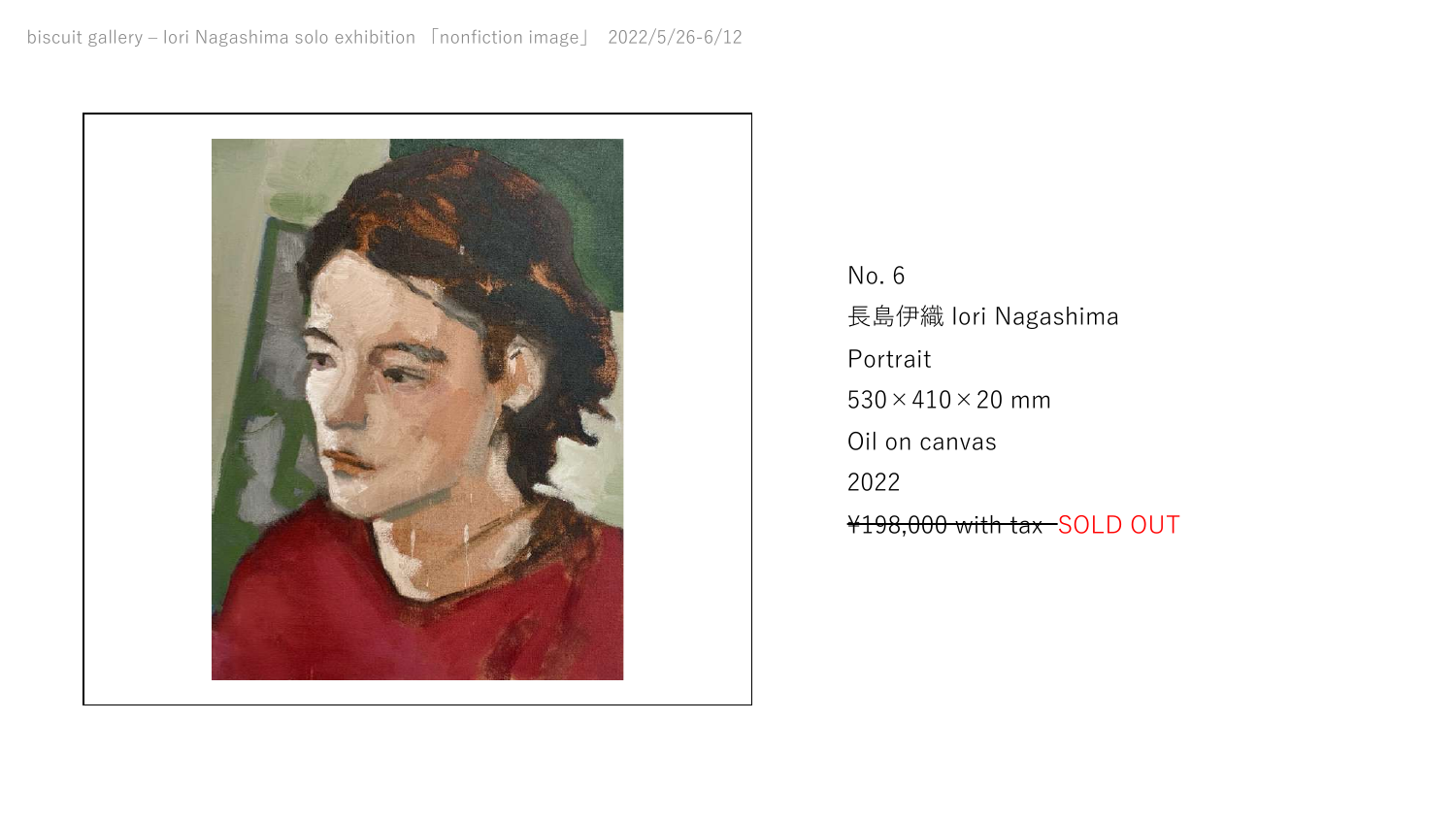

No. 7 ⻑島伊織 Iori Nagashima Portrait  $1167\times803\times25$ mm Oil on canvas 2022 \495,000 with tax SOLD OUT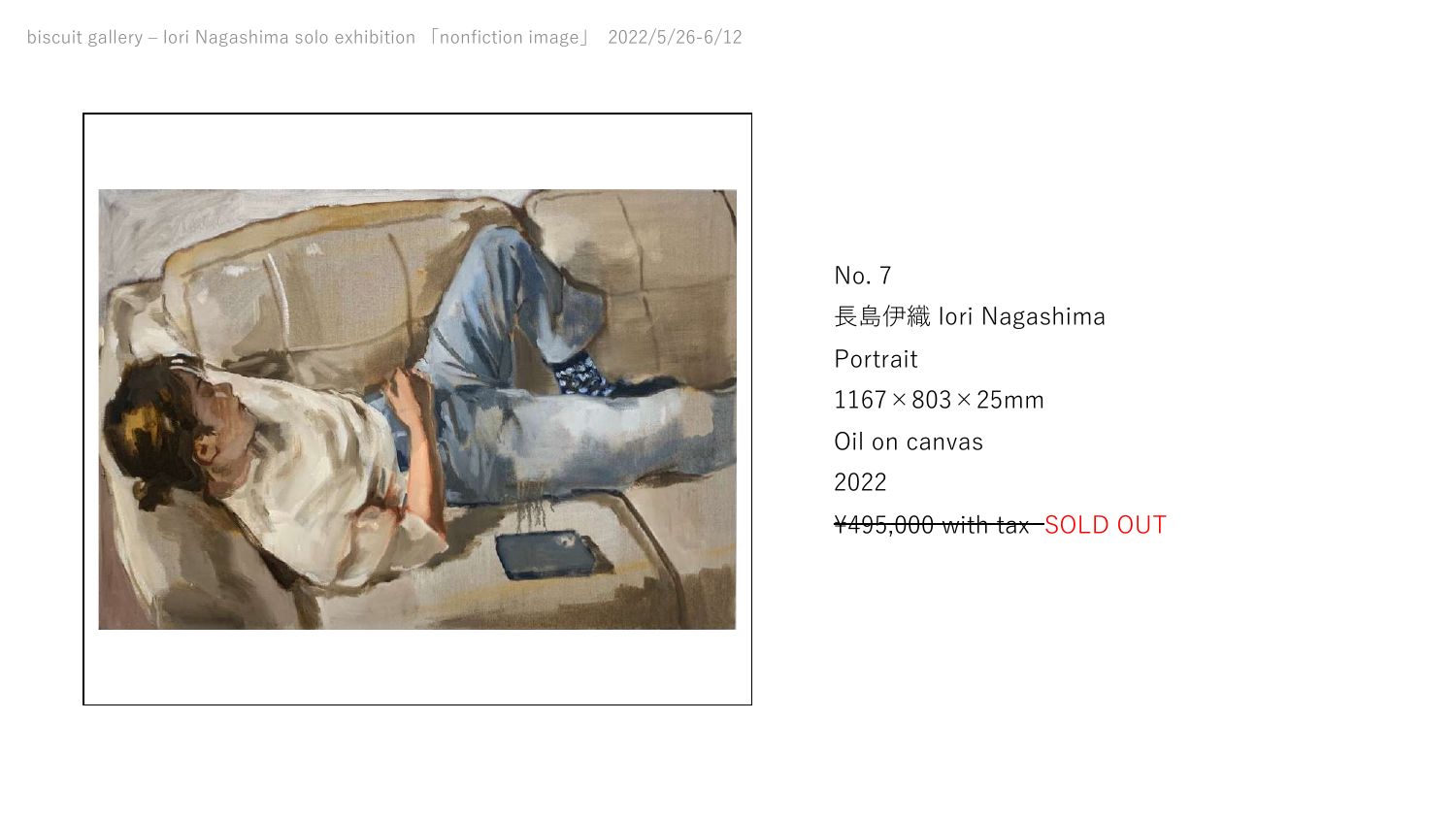

No. 8 ⻑島伊織 Iori Nagashima Portrait  $1000\times 652\times 25$ mm Oil on canvas 2022 \330,000 with tax SOLD OUT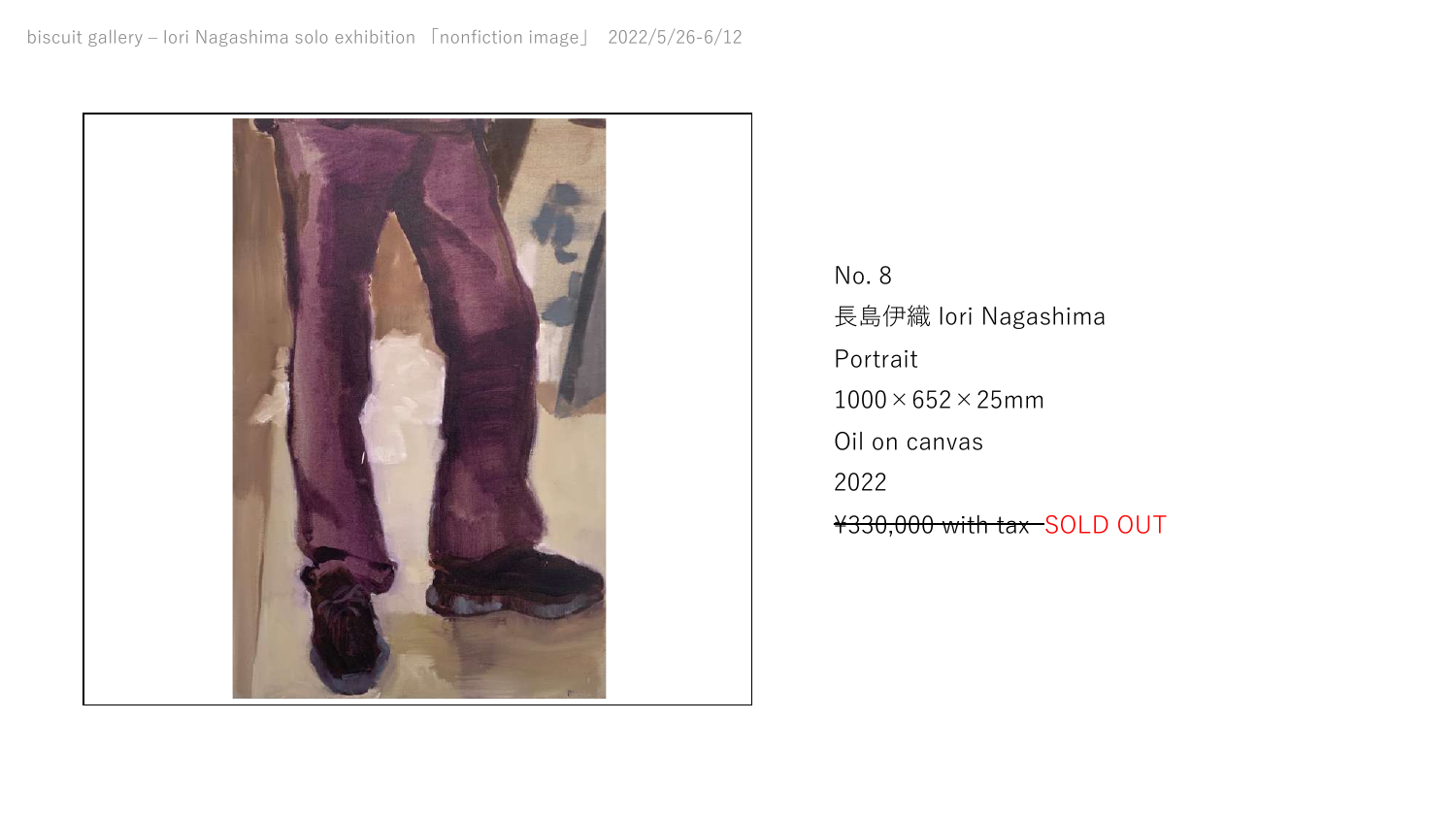

No. 9 ⻑島伊織 Iori Nagashima Portrait  $1000\times 652\times 25$ mm Oil on canvas 2022 \330,000 with tax SOLD OUT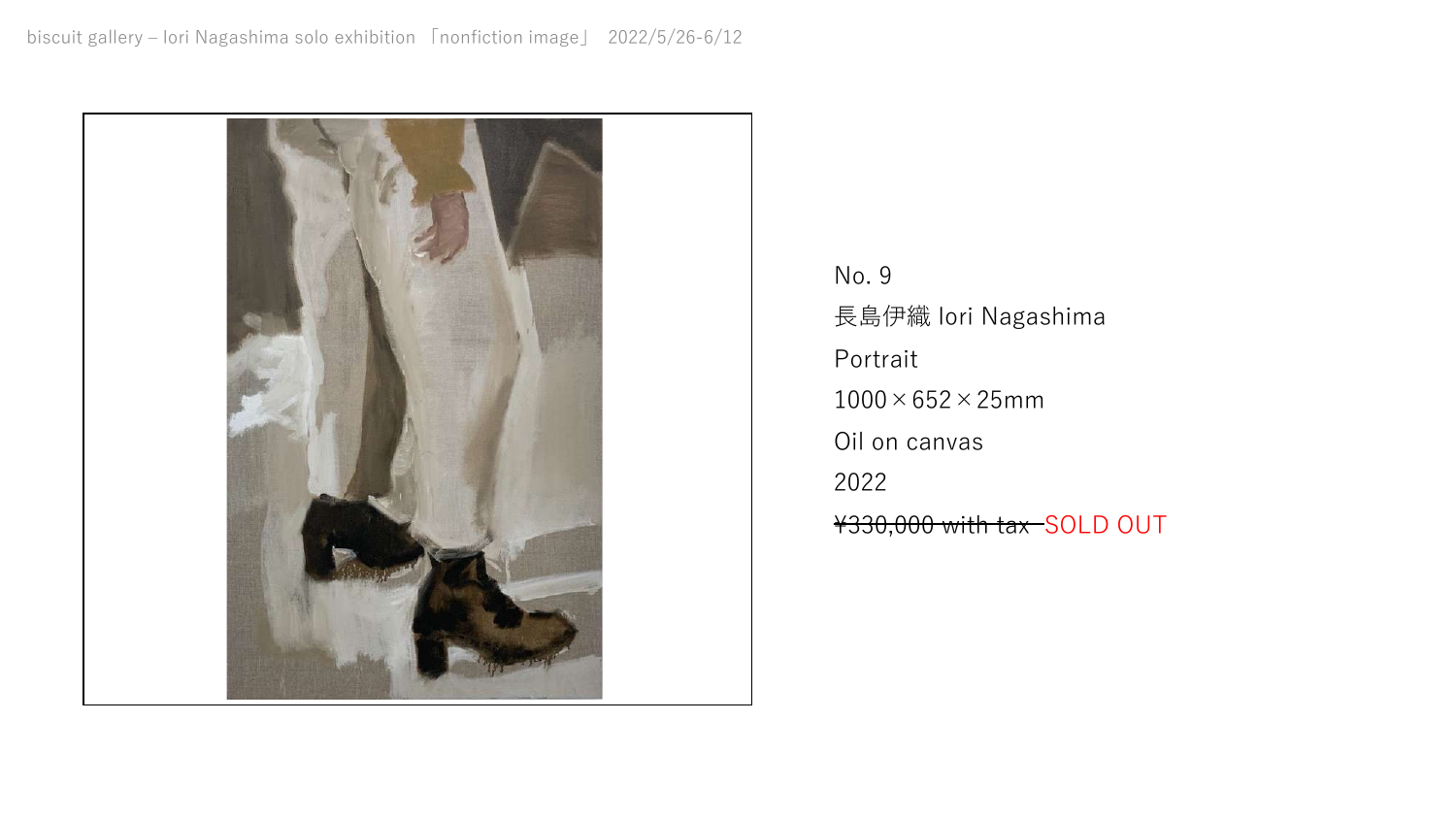

No. 10 ⻑島伊織 Iori Nagashima Portrait  $1000\times 652\times 25$ mm Oil on canvas 2022 \330,000 with tax SOLD OUT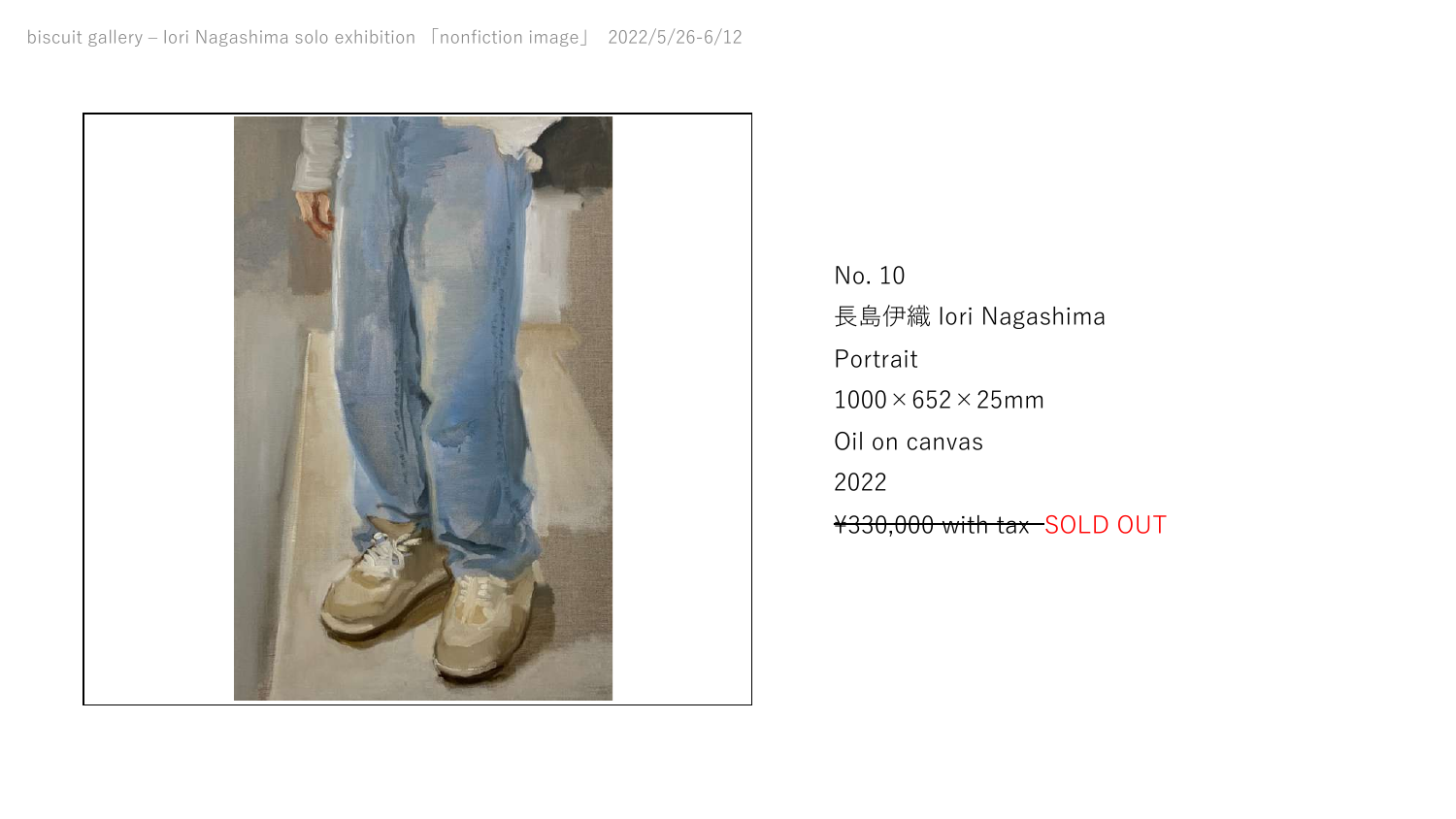

No. 11 ⻑島伊織 Iori Nagashima Portrait  $560 \times 440 \times 23$  mm Acryl on paper with special Flame 2022 \110,000 with tax SOLD OUT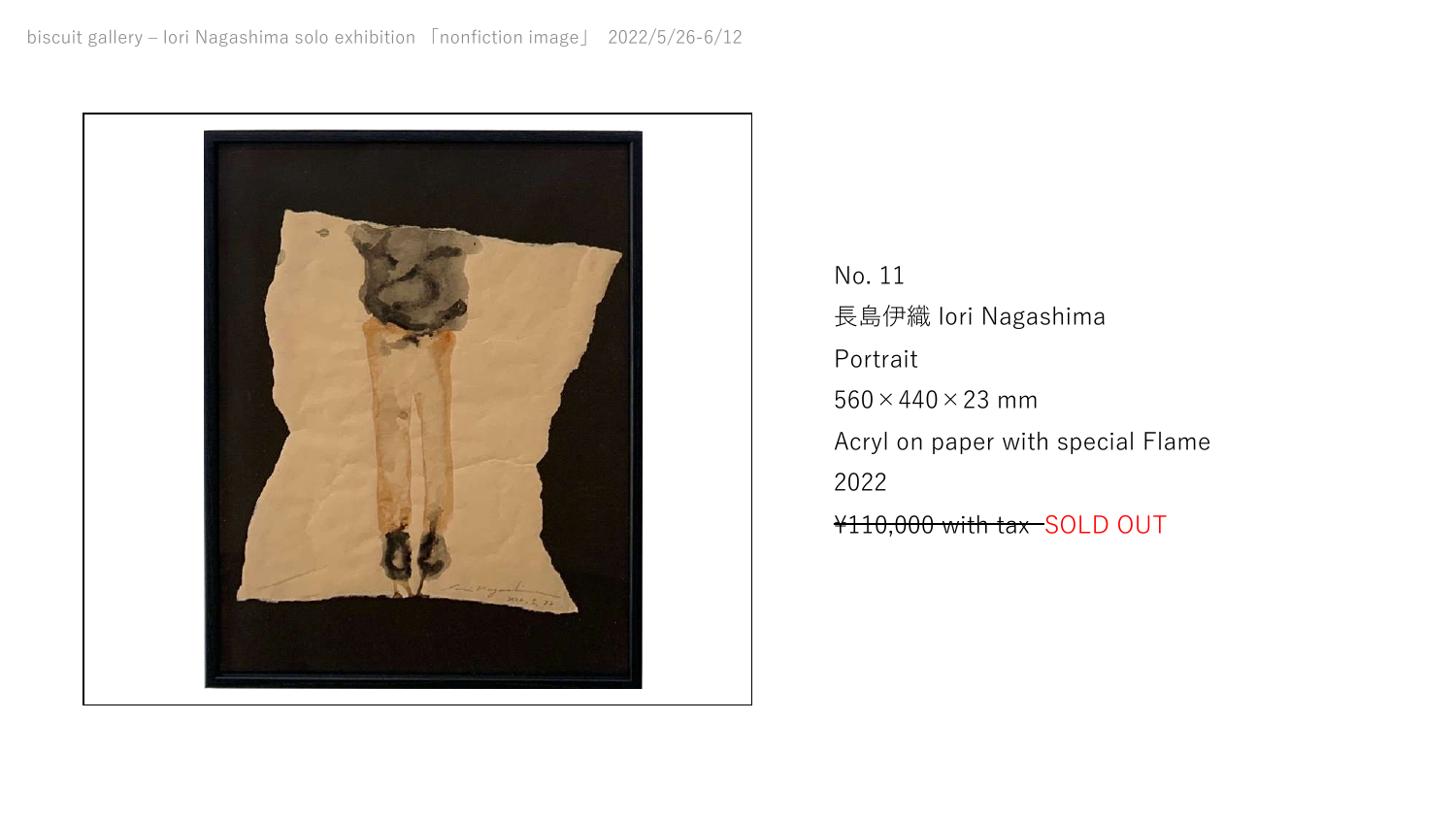

No. 12 ⻑島伊織 Iori Nagashima Portrait  $560 \times 440 \times 23$  mm Acryl on paper with special Flame 2022 ¥110,000 with tax SOLD OUT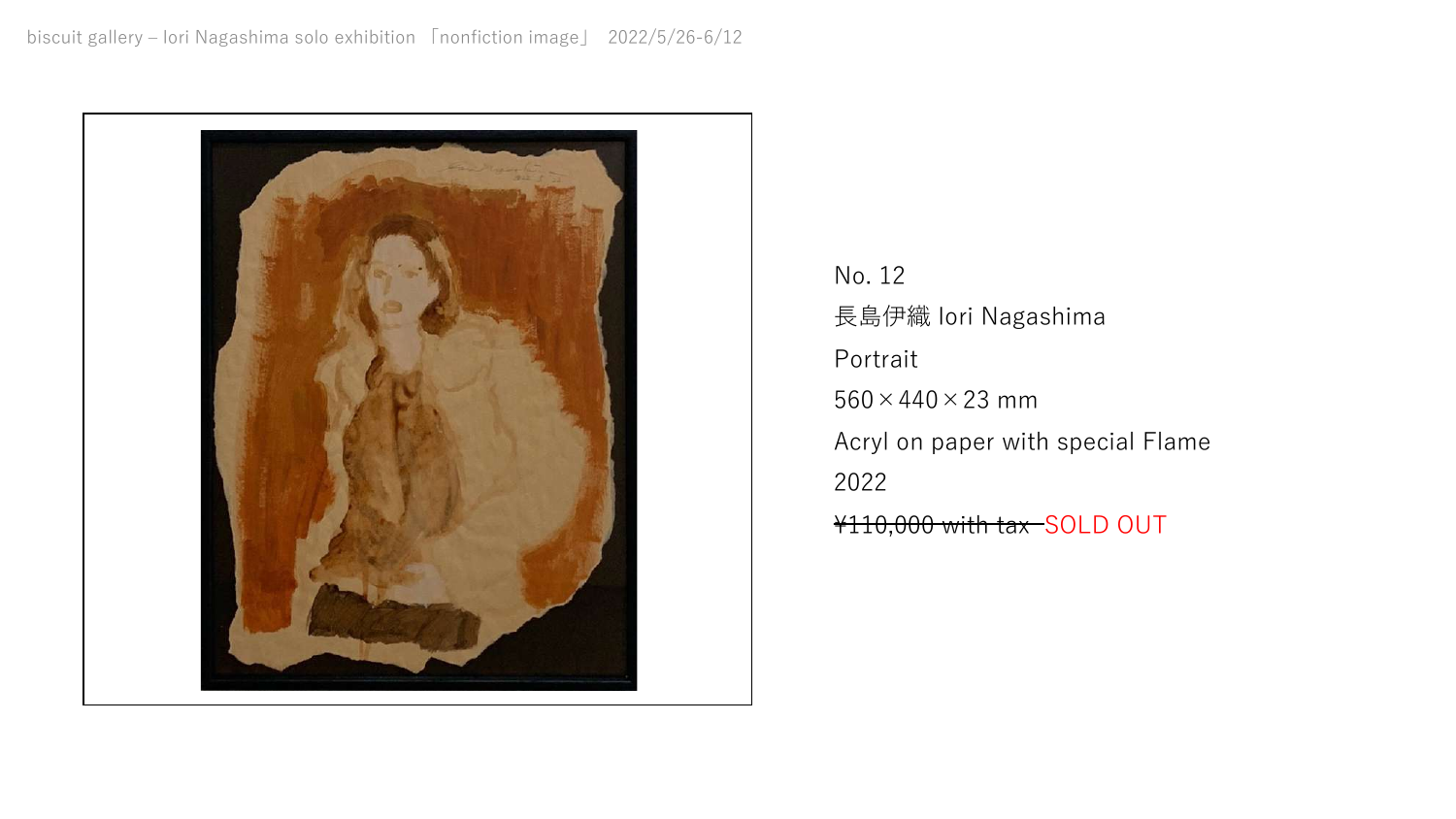

No. 13 ⻑島伊織 Iori Nagashima Hug  $440 \times 560 \times 23$  mm Acryl on paper with special Flame 2022 ¥110,000 with tax SOLD OUT